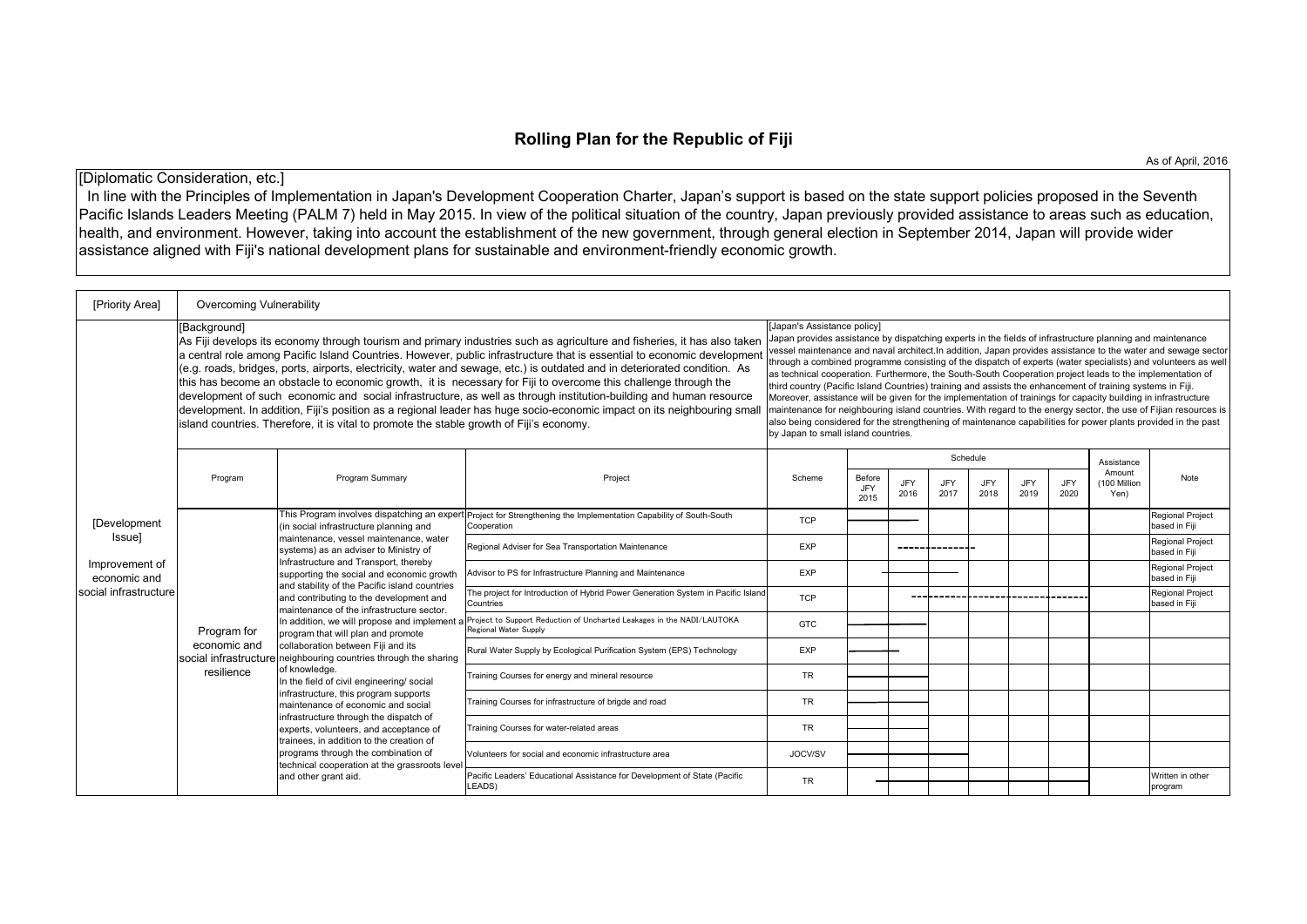| [Development<br>Issue]<br>Expansion of                       | [Background]<br>investment in Fiji.                     | Whilst rural areas and outer islands provide the main resources of agriculture, marine products, minerals and the<br>tourism industry, the insufficiency of human resource development and infrastructure in such areas leads to population<br>flowing and a growing number of squatter settlements in urban areas, which has become a great concern for Fiji. Well-<br>balanced sustainable development of urban and rural areas requires improvement in the living standards and human<br>resource development for sustainable livelihoods. It requires measures to address resource degradation. In addition,<br>the Fijian economy can benefit by attracting more tourists from Japan and also through the wider promotion of                                                                                                                                                                                                                                                                                                                                                                                                                           |                                                                                                                                                                                                                                                                                                                                                                                                                                                                                                                                     |            |                              |                    | [Japan's Assistance policy]<br>Japan also provides assistance for improving livelihoods in rural and outer islands mainly by<br>dispatching volunteers and grass-root technical cooperation. |                                |                    |             |                                              |                                   |  |  |  |
|--------------------------------------------------------------|---------------------------------------------------------|-------------------------------------------------------------------------------------------------------------------------------------------------------------------------------------------------------------------------------------------------------------------------------------------------------------------------------------------------------------------------------------------------------------------------------------------------------------------------------------------------------------------------------------------------------------------------------------------------------------------------------------------------------------------------------------------------------------------------------------------------------------------------------------------------------------------------------------------------------------------------------------------------------------------------------------------------------------------------------------------------------------------------------------------------------------------------------------------------------------------------------------------------------------|-------------------------------------------------------------------------------------------------------------------------------------------------------------------------------------------------------------------------------------------------------------------------------------------------------------------------------------------------------------------------------------------------------------------------------------------------------------------------------------------------------------------------------------|------------|------------------------------|--------------------|----------------------------------------------------------------------------------------------------------------------------------------------------------------------------------------------|--------------------------------|--------------------|-------------|----------------------------------------------|-----------------------------------|--|--|--|
|                                                              | Program                                                 | Program Summary                                                                                                                                                                                                                                                                                                                                                                                                                                                                                                                                                                                                                                                                                                                                                                                                                                                                                                                                                                                                                                                                                                                                             | Project                                                                                                                                                                                                                                                                                                                                                                                                                                                                                                                             | Scheme     | Before<br><b>JFY</b><br>2015 | JFY<br>2016        | JFY<br>2017                                                                                                                                                                                  | Schedule<br>JFY<br>2018        | JFY<br>2019        | JFY<br>2020 | Assistance<br>Amount<br>100 Million<br>Yen)  | Note                              |  |  |  |
|                                                              |                                                         | In order to achieve a well-balanced<br>development of urban and rural areas<br>with the sustainable utilization of                                                                                                                                                                                                                                                                                                                                                                                                                                                                                                                                                                                                                                                                                                                                                                                                                                                                                                                                                                                                                                          | The Project for Improvement of Access to Social Services on Justice and<br>Gender-Related Issues for All Fijians which contributes to conflict prevention<br>and peace-building in the Republic of Fiji                                                                                                                                                                                                                                                                                                                             | GA         |                              |                    |                                                                                                                                                                                              |                                |                    |             | 2.97                                         | <b>UNDP</b>                       |  |  |  |
| economic activities                                          |                                                         | resources this program supports<br>agricultural, primary and tourism                                                                                                                                                                                                                                                                                                                                                                                                                                                                                                                                                                                                                                                                                                                                                                                                                                                                                                                                                                                                                                                                                        | System Building for Communicty Based Heritage Management and Tourism<br>evelopment in Levuka Area in the Republic of Fiji                                                                                                                                                                                                                                                                                                                                                                                                           | <b>GTC</b> |                              |                    |                                                                                                                                                                                              |                                |                    |             |                                              |                                   |  |  |  |
|                                                              | Program for<br>Remote islands                           | industries as well as preservation of<br>world heritage sites through improving<br>living conditions in remote and outer<br>islands and by developing capable<br>human resources.                                                                                                                                                                                                                                                                                                                                                                                                                                                                                                                                                                                                                                                                                                                                                                                                                                                                                                                                                                           | <b>Coastal Community Based Resource Management Advisor</b>                                                                                                                                                                                                                                                                                                                                                                                                                                                                          | EXP        |                              |                    |                                                                                                                                                                                              |                                |                    |             |                                              | Regional Project<br>based in Fiji |  |  |  |
|                                                              | and rural areas,<br>improvement of                      |                                                                                                                                                                                                                                                                                                                                                                                                                                                                                                                                                                                                                                                                                                                                                                                                                                                                                                                                                                                                                                                                                                                                                             | Fraining Courses for Sustainable use of Marine Resources                                                                                                                                                                                                                                                                                                                                                                                                                                                                            | TR         |                              |                    |                                                                                                                                                                                              |                                |                    |             |                                              |                                   |  |  |  |
|                                                              | living standards<br>program                             |                                                                                                                                                                                                                                                                                                                                                                                                                                                                                                                                                                                                                                                                                                                                                                                                                                                                                                                                                                                                                                                                                                                                                             | /olunteers for Remote island, distant place character difference correction<br>connection                                                                                                                                                                                                                                                                                                                                                                                                                                           | JOCV/SV    |                              |                    |                                                                                                                                                                                              |                                |                    |             |                                              |                                   |  |  |  |
|                                                              |                                                         |                                                                                                                                                                                                                                                                                                                                                                                                                                                                                                                                                                                                                                                                                                                                                                                                                                                                                                                                                                                                                                                                                                                                                             | raining Courses Improving the living, upbringing industrial related                                                                                                                                                                                                                                                                                                                                                                                                                                                                 | <b>TR</b>  |                              |                    |                                                                                                                                                                                              |                                |                    |             |                                              |                                   |  |  |  |
|                                                              |                                                         |                                                                                                                                                                                                                                                                                                                                                                                                                                                                                                                                                                                                                                                                                                                                                                                                                                                                                                                                                                                                                                                                                                                                                             | isheries Development                                                                                                                                                                                                                                                                                                                                                                                                                                                                                                                | MAFF-TA    |                              |                    |                                                                                                                                                                                              |                                |                    |             |                                              | EXP,EQ                            |  |  |  |
|                                                              |                                                         |                                                                                                                                                                                                                                                                                                                                                                                                                                                                                                                                                                                                                                                                                                                                                                                                                                                                                                                                                                                                                                                                                                                                                             | Pacific Leaders' Educational Assistance for Development of State (Pacific<br>LEADS)                                                                                                                                                                                                                                                                                                                                                                                                                                                 | <b>TR</b>  |                              |                    |                                                                                                                                                                                              |                                |                    |             |                                              | Written in other<br>program       |  |  |  |
|                                                              |                                                         | Higher education is not easy to access in the most Pacific Island Countries (PICs), and the University of South Pacific<br>(USP) is the only regional university to provide tertiary education in the region. Faculty of Marine Studies (FMS) and<br>Japan-Pacific ICT Center in USP were established by the Government of Japan (GoJ) under the scheme of grant aid.<br>Japan has been supporting both FMS and ICT Center for a long term with an aim to strengthen capacity of human<br>resources and research level in the USP.<br>In addition, although school enrollment and attendance rate are relatively high in primary and secondary level in Fiji,<br>there is a gap in quality of education between rural and urban schools. For instance, prevalence of syllabus, textbooks<br>and teacher's quides are limited in rural areas thus, it is an urgent need to introduce syllabus and to provide teacher<br>training in some subjects such as Physical Education, Music and Art Craft (PEMAC). Furthermore, support for disabled<br>children is also very limited, and capacity development of teachers in special education is highly required. | The Government of Japan will continue to support for FMS and ICT Center of USP by<br>formulating a Technical Cooperation project of which aims to enhance capacity development<br>of human resources. In addition, we continue to support for improvement of PEMAC<br>education and special needs education for disabled children to address the issue of<br>inequality between urban and rural area. All projects should be in line with strategic policy of<br>the Government of Japan, "Learning strategy for peace and growth". |            |                              |                    |                                                                                                                                                                                              |                                |                    |             |                                              |                                   |  |  |  |
| [Development<br>Issue]<br>Strengthing of<br>education sector | Program                                                 | Program Summary                                                                                                                                                                                                                                                                                                                                                                                                                                                                                                                                                                                                                                                                                                                                                                                                                                                                                                                                                                                                                                                                                                                                             | Project                                                                                                                                                                                                                                                                                                                                                                                                                                                                                                                             | Scheme     | Before<br><b>JFY</b>         | <b>JFY</b><br>2016 | <b>JFY</b><br>2017                                                                                                                                                                           | Schedule<br><b>JFY</b><br>2018 | <b>JFY</b><br>2019 | JFY<br>2020 | Assistance<br>Amount<br>(100 Million<br>Yen) | Note                              |  |  |  |
| and capacity<br>building in the                              |                                                         | In order to develop capacity of FMS                                                                                                                                                                                                                                                                                                                                                                                                                                                                                                                                                                                                                                                                                                                                                                                                                                                                                                                                                                                                                                                                                                                         | Coastal and Marine Resources Management(Regional)                                                                                                                                                                                                                                                                                                                                                                                                                                                                                   | EXP        | 2015                         |                    |                                                                                                                                                                                              |                                |                    |             |                                              |                                   |  |  |  |
| Pacific Region                                               |                                                         | in USP, an expert for Marine<br>Resources Management advisor is<br>dispatched in FMS and a Technical<br>Cooperation project for human<br>resource capacity development will<br>be strengthened through<br>replacement of USP Net equipment<br>and formulation of a Technical<br>Cooperation project. Furthermore,<br>improvement of qualty of PEMAC<br>education and math and science<br>education will be delivered through<br>dispatch of volunteers and group and                                                                                                                                                                                                                                                                                                                                                                                                                                                                                                                                                                                                                                                                                        | Olunteers for Mathematics and PEMAC in Basic Education                                                                                                                                                                                                                                                                                                                                                                                                                                                                              | JOCV/SV    |                              |                    |                                                                                                                                                                                              |                                |                    |             |                                              |                                   |  |  |  |
|                                                              |                                                         |                                                                                                                                                                                                                                                                                                                                                                                                                                                                                                                                                                                                                                                                                                                                                                                                                                                                                                                                                                                                                                                                                                                                                             | <b>Grant Aid for Education Sectors</b>                                                                                                                                                                                                                                                                                                                                                                                                                                                                                              | GGP        |                              |                    |                                                                                                                                                                                              |                                |                    |             |                                              |                                   |  |  |  |
|                                                              | Islands and<br>Remote areas<br><b>Education Support</b> |                                                                                                                                                                                                                                                                                                                                                                                                                                                                                                                                                                                                                                                                                                                                                                                                                                                                                                                                                                                                                                                                                                                                                             | <b>Training Courses for Mathematics</b>                                                                                                                                                                                                                                                                                                                                                                                                                                                                                             | TR         |                              |                    |                                                                                                                                                                                              |                                |                    |             |                                              |                                   |  |  |  |
|                                                              | Program                                                 |                                                                                                                                                                                                                                                                                                                                                                                                                                                                                                                                                                                                                                                                                                                                                                                                                                                                                                                                                                                                                                                                                                                                                             | Pacific Leaders' Educational Assistance for Development of State (Pacific<br>LEADS)                                                                                                                                                                                                                                                                                                                                                                                                                                                 | <b>TR</b>  |                              |                    |                                                                                                                                                                                              |                                |                    |             |                                              | Written in other<br>program       |  |  |  |
|                                                              |                                                         |                                                                                                                                                                                                                                                                                                                                                                                                                                                                                                                                                                                                                                                                                                                                                                                                                                                                                                                                                                                                                                                                                                                                                             | nclusive Training Courses for Education                                                                                                                                                                                                                                                                                                                                                                                                                                                                                             | <b>TR</b>  |                              |                    |                                                                                                                                                                                              |                                |                    |             |                                              |                                   |  |  |  |
|                                                              |                                                         |                                                                                                                                                                                                                                                                                                                                                                                                                                                                                                                                                                                                                                                                                                                                                                                                                                                                                                                                                                                                                                                                                                                                                             |                                                                                                                                                                                                                                                                                                                                                                                                                                                                                                                                     |            |                              |                    |                                                                                                                                                                                              |                                |                    |             |                                              |                                   |  |  |  |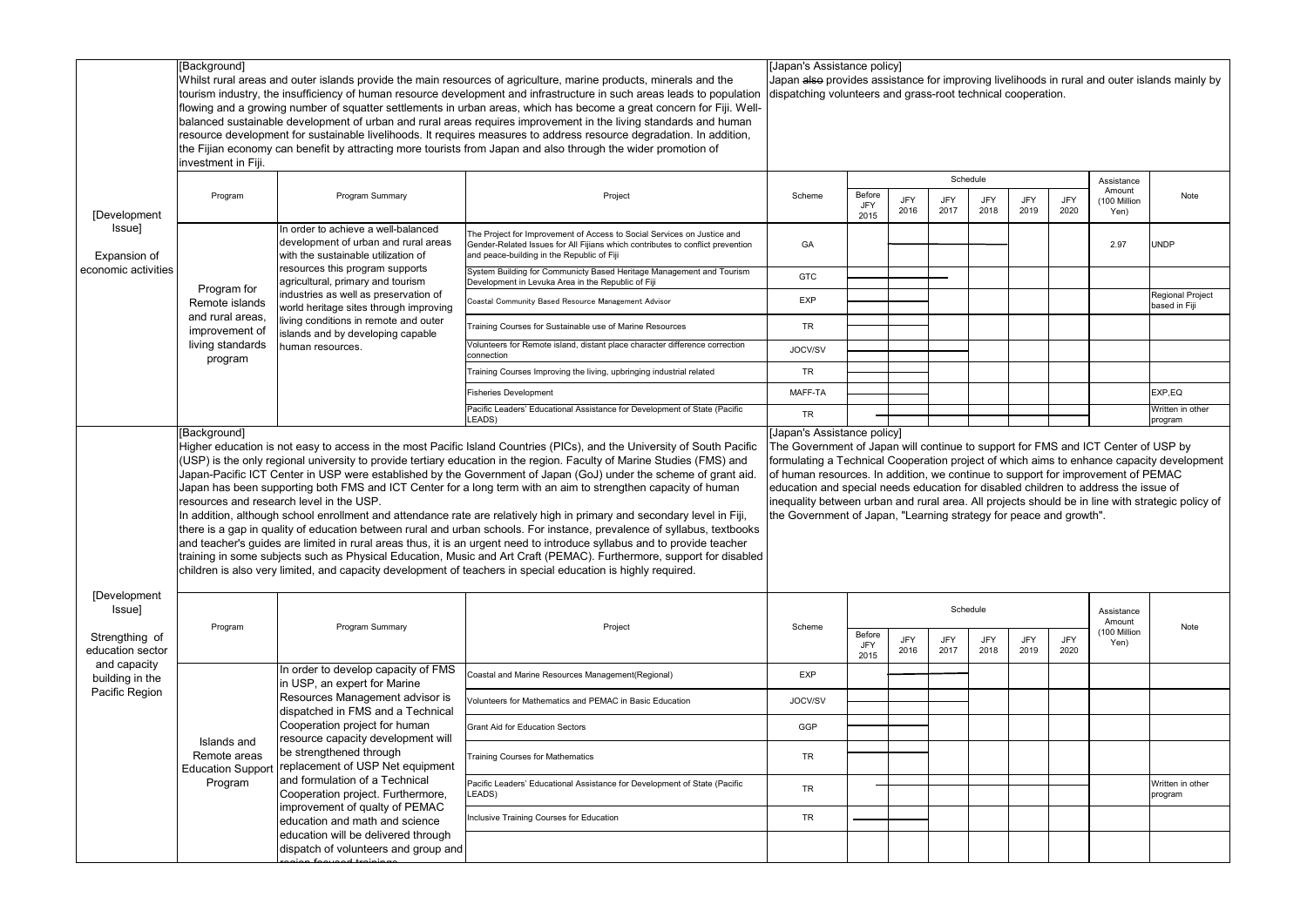|                                      | [Background]<br>In the pacific region, infectious diseases have been priority issues for a long term and as a result of wide range<br>countermeasures, some targets have been achieved. On the other hand, Non-communicable Diseases (NCDs) such<br>as hypertension and diabetes have become emerging threats and major causes of mortality in Fiji. There is an urgent<br>need to take necessary action towards NCDs and in order to do that, to establish an effective support system for NCD<br>prevention and control is necessary. In addition, since some health indicators for primary health care have been<br>achieved a certain level in Fiji, providing high quality health services is prioritized recently.                                                                                                                                                                                                                                                                | [Japan's Assistance policy]<br>The Government of Japan will establish a health support system towards NCDs by<br>supporting prevention and control of NCDs. And we will contribute to the improvement of<br>quality health services through capacity development for health personnel such as<br>physiotherapists and nurses. In addition, we will continue to support for the elimination of<br>Lymphatic Filariasis (LF), which has achieved certain level of outcomes in some of the<br>Pacific Island Countries (PICs). Furthermore, quality health services in hospitals will be<br>delivered by using 5S-KAIZEN-TQM method. All projects will be in line with the policy of the<br>Government of Japan, "Basic Design for Peace and Health". |                                                                                                                                      |             |                       |                    |             |             |                    |             |                                |                                           |
|--------------------------------------|-----------------------------------------------------------------------------------------------------------------------------------------------------------------------------------------------------------------------------------------------------------------------------------------------------------------------------------------------------------------------------------------------------------------------------------------------------------------------------------------------------------------------------------------------------------------------------------------------------------------------------------------------------------------------------------------------------------------------------------------------------------------------------------------------------------------------------------------------------------------------------------------------------------------------------------------------------------------------------------------|----------------------------------------------------------------------------------------------------------------------------------------------------------------------------------------------------------------------------------------------------------------------------------------------------------------------------------------------------------------------------------------------------------------------------------------------------------------------------------------------------------------------------------------------------------------------------------------------------------------------------------------------------------------------------------------------------------------------------------------------------|--------------------------------------------------------------------------------------------------------------------------------------|-------------|-----------------------|--------------------|-------------|-------------|--------------------|-------------|--------------------------------|-------------------------------------------|
|                                      |                                                                                                                                                                                                                                                                                                                                                                                                                                                                                                                                                                                                                                                                                                                                                                                                                                                                                                                                                                                         |                                                                                                                                                                                                                                                                                                                                                                                                                                                                                                                                                                                                                                                                                                                                                    |                                                                                                                                      |             |                       |                    |             | Schedule    |                    |             | Assistance                     |                                           |
| [Development                         | Program                                                                                                                                                                                                                                                                                                                                                                                                                                                                                                                                                                                                                                                                                                                                                                                                                                                                                                                                                                                 | Program Summary                                                                                                                                                                                                                                                                                                                                                                                                                                                                                                                                                                                                                                                                                                                                    | Project                                                                                                                              | Scheme      | Before<br>JFY<br>2015 | <b>JFY</b><br>2016 | JFY<br>2017 | JFY<br>2018 | <b>JFY</b><br>2019 | JFY<br>2020 | Amount<br>(100 Million<br>Yen) | Note                                      |
| Issue]                               |                                                                                                                                                                                                                                                                                                                                                                                                                                                                                                                                                                                                                                                                                                                                                                                                                                                                                                                                                                                         | In collaboration with WHO, Japan will<br>continue to support a provision of test                                                                                                                                                                                                                                                                                                                                                                                                                                                                                                                                                                                                                                                                   | Project for Prevention and Control of Non-Communicable Diseases                                                                      | <b>TCP</b>  |                       |                    |             |             |                    |             |                                | Regional Project<br>based in Fiji         |
| Improvement of<br>Health and Medical |                                                                                                                                                                                                                                                                                                                                                                                                                                                                                                                                                                                                                                                                                                                                                                                                                                                                                                                                                                                         | kits for LF. Also, we implement a<br>Technical Cooperation project for NCD                                                                                                                                                                                                                                                                                                                                                                                                                                                                                                                                                                                                                                                                         | Project for Improvement of Health Services through 5S-KAIZEN-TQM                                                                     | <b>TCP</b>  |                       |                    |             |             |                    |             |                                |                                           |
| Services                             | Pacific Islands<br>Health and medical<br>Program                                                                                                                                                                                                                                                                                                                                                                                                                                                                                                                                                                                                                                                                                                                                                                                                                                                                                                                                        | prevention and control in Fiji and Kiribati<br>in collaboration with Ministry of Health<br>and Medical Sevices (MHMS) in order to<br>tackle with huge risk of NCDs in the<br>PICs. In addition, a Technical<br>Cooperation project for providing quality<br>health care services in hospitals by<br>using 5S-KAIZEN-TQM method will be<br>implemented.                                                                                                                                                                                                                                                                                                                                                                                             | Provision of Specific Medical Equipment for Pacific Program to Eliminate<br>ymphatic Filariasis (PacELF)                             | EQ          |                       |                    |             |             |                    |             |                                | Regional Project<br>based in Fiji         |
|                                      |                                                                                                                                                                                                                                                                                                                                                                                                                                                                                                                                                                                                                                                                                                                                                                                                                                                                                                                                                                                         |                                                                                                                                                                                                                                                                                                                                                                                                                                                                                                                                                                                                                                                                                                                                                    | <b>Volunteers for Health fields</b>                                                                                                  | JOCV/SV     |                       |                    |             |             |                    |             |                                |                                           |
|                                      |                                                                                                                                                                                                                                                                                                                                                                                                                                                                                                                                                                                                                                                                                                                                                                                                                                                                                                                                                                                         |                                                                                                                                                                                                                                                                                                                                                                                                                                                                                                                                                                                                                                                                                                                                                    | Volunteers (Public Health Nurse, Physiotherapist, Care workers for aged<br>citizens, nutritionist and Medical Equipment Maintenance) | JOCV/SV     |                       |                    |             |             |                    |             |                                |                                           |
|                                      |                                                                                                                                                                                                                                                                                                                                                                                                                                                                                                                                                                                                                                                                                                                                                                                                                                                                                                                                                                                         |                                                                                                                                                                                                                                                                                                                                                                                                                                                                                                                                                                                                                                                                                                                                                    | Fiji-Okinawa Physiotherapy/Rehabilitation Project                                                                                    | <b>GTC</b>  |                       |                    |             |             |                    |             |                                |                                           |
|                                      |                                                                                                                                                                                                                                                                                                                                                                                                                                                                                                                                                                                                                                                                                                                                                                                                                                                                                                                                                                                         |                                                                                                                                                                                                                                                                                                                                                                                                                                                                                                                                                                                                                                                                                                                                                    | Training Courses for NCD Control, Community Health Service                                                                           | <b>TR</b>   |                       |                    |             |             |                    |             |                                |                                           |
|                                      |                                                                                                                                                                                                                                                                                                                                                                                                                                                                                                                                                                                                                                                                                                                                                                                                                                                                                                                                                                                         |                                                                                                                                                                                                                                                                                                                                                                                                                                                                                                                                                                                                                                                                                                                                                    | Training Courses for maintenance of medical equipment and supplying<br>medicines                                                     | <b>TR</b>   |                       |                    |             |             |                    |             |                                |                                           |
|                                      |                                                                                                                                                                                                                                                                                                                                                                                                                                                                                                                                                                                                                                                                                                                                                                                                                                                                                                                                                                                         |                                                                                                                                                                                                                                                                                                                                                                                                                                                                                                                                                                                                                                                                                                                                                    | Pacific Leaders' Educational Assistance for Development of State (Pacific<br>LEADS)                                                  | TR          |                       |                    |             |             |                    |             |                                | Written in other<br>program               |
| [Priority Area]                      | Environment/Climate Change                                                                                                                                                                                                                                                                                                                                                                                                                                                                                                                                                                                                                                                                                                                                                                                                                                                                                                                                                              |                                                                                                                                                                                                                                                                                                                                                                                                                                                                                                                                                                                                                                                                                                                                                    |                                                                                                                                      |             |                       |                    |             |             |                    |             |                                |                                           |
|                                      | [Japan's Assistance policy]<br>[Background]<br>After the coordination between regional organizations such as South Pacific Regional<br>In the Pacific region, the amount of waste generated is increasing due to modern lifestyle, dependence on imported<br>goods and the present waste disposal system is not functioning appropriately. In the Pacific Island countries, natural<br>Environment Programme (SPREP), Japan's Ministry of Environment and municipalities,<br>environment is an important resource for tourism and other sectors, hence establishing an appropriate waste<br>Japan has provided assistance to establish a comprehensive and integrated waste<br>management system and a regional waste disposal plan by 2020, and will continue to<br>management system and a sustainable natural resource management system is a critical issue.<br>cooperate through developing human capacity and strengthening institutional structure of<br>solid waste management. |                                                                                                                                                                                                                                                                                                                                                                                                                                                                                                                                                                                                                                                                                                                                                    |                                                                                                                                      |             |                       |                    |             |             |                    |             |                                |                                           |
|                                      |                                                                                                                                                                                                                                                                                                                                                                                                                                                                                                                                                                                                                                                                                                                                                                                                                                                                                                                                                                                         | Program Summary                                                                                                                                                                                                                                                                                                                                                                                                                                                                                                                                                                                                                                                                                                                                    | Project                                                                                                                              |             |                       |                    |             | Schedule    |                    |             | Assistance<br>Amount           |                                           |
| [Development<br>Issue]               | Program                                                                                                                                                                                                                                                                                                                                                                                                                                                                                                                                                                                                                                                                                                                                                                                                                                                                                                                                                                                 |                                                                                                                                                                                                                                                                                                                                                                                                                                                                                                                                                                                                                                                                                                                                                    |                                                                                                                                      | Scheme      |                       | <b>JFY</b><br>2016 | JFY<br>2017 | JFY<br>2018 | <b>JFY</b><br>2019 | JFY<br>2020 | (100 Million<br>Yen)           | Note                                      |
| Environment<br>Conservation          |                                                                                                                                                                                                                                                                                                                                                                                                                                                                                                                                                                                                                                                                                                                                                                                                                                                                                                                                                                                         | With a regional technical cooperation<br>project at its core, this program<br>promotes waste reduction through the<br>promotion of eco bags, capacity building<br>of public servants and people in general<br>and the fomulation of a system for<br>waste management in coordination with<br>projects, training and environmental<br>education volunteers.                                                                                                                                                                                                                                                                                                                                                                                         | Project for Promotion of Regional Initiative on Solid Waste Management in<br>Pacific Island Countries (J-PRISM) Phase II             | <b>TCP</b>  |                       |                    |             |             |                    |             |                                | <b>Regional Project</b><br>based in Samoa |
|                                      |                                                                                                                                                                                                                                                                                                                                                                                                                                                                                                                                                                                                                                                                                                                                                                                                                                                                                                                                                                                         |                                                                                                                                                                                                                                                                                                                                                                                                                                                                                                                                                                                                                                                                                                                                                    | <b>Environmental Education Fields Volunteers</b>                                                                                     | <b>JOCV</b> |                       |                    |             |             |                    |             |                                |                                           |
|                                      | Program for<br>Environment                                                                                                                                                                                                                                                                                                                                                                                                                                                                                                                                                                                                                                                                                                                                                                                                                                                                                                                                                              |                                                                                                                                                                                                                                                                                                                                                                                                                                                                                                                                                                                                                                                                                                                                                    | Training Courses for Waste Management                                                                                                | <b>TR</b>   |                       |                    |             |             |                    |             |                                |                                           |
|                                      | Management                                                                                                                                                                                                                                                                                                                                                                                                                                                                                                                                                                                                                                                                                                                                                                                                                                                                                                                                                                              |                                                                                                                                                                                                                                                                                                                                                                                                                                                                                                                                                                                                                                                                                                                                                    | Pacific Leaders' Educational Assistance for Development of State (Pacific<br>LEADS)                                                  | TR          |                       |                    |             |             |                    |             |                                | Also written in other<br>program          |